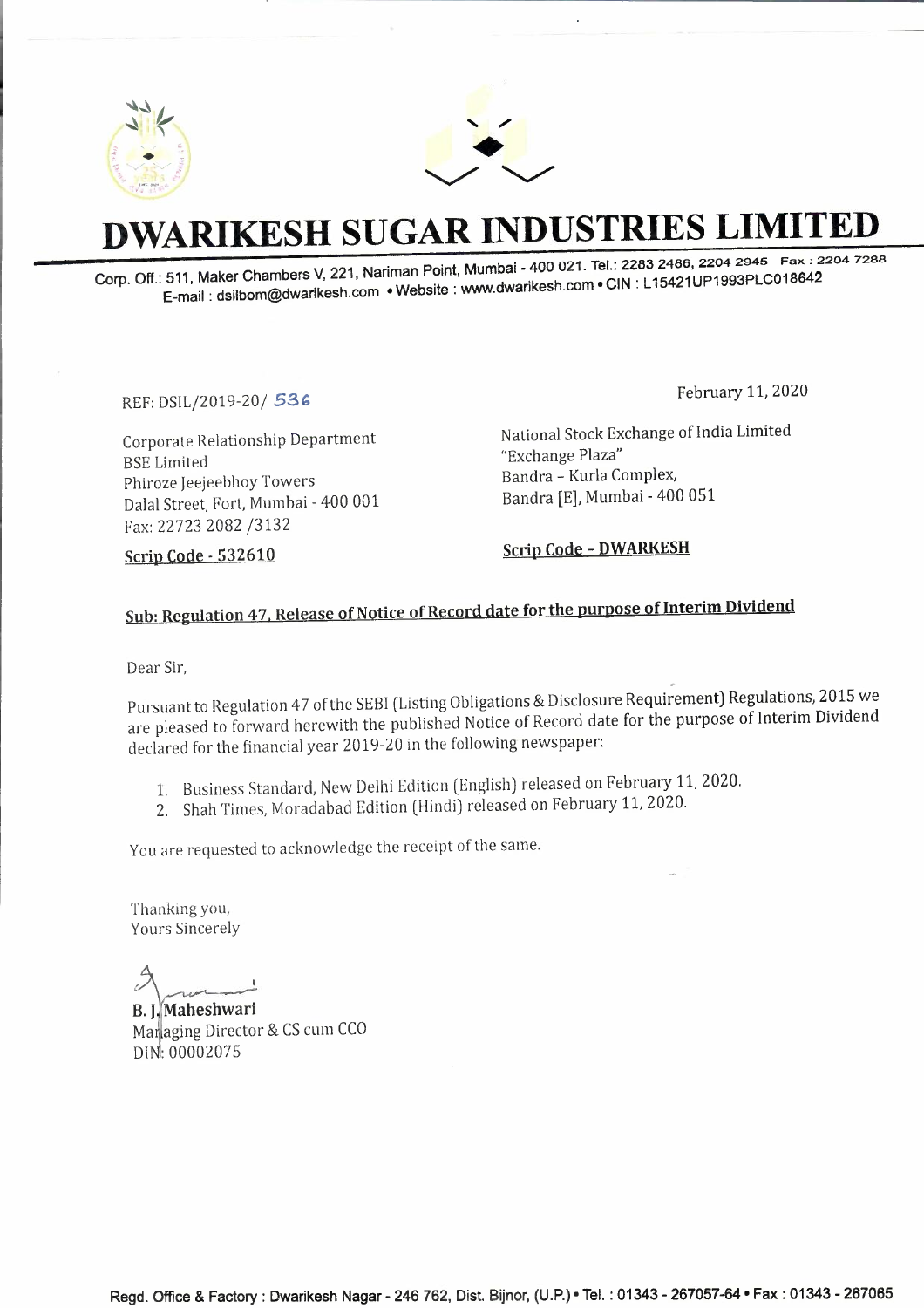## **Business Standard** NEW DELHI | TUESDAY, 11 FEBRUARY 2020

 $\bar{\bar{z}}$ 

|                          | <b>DWARIKESH SUGAR INDUSTRIES LIMITED</b>                                                                                                                                                                                                                                                                                                                                   |
|--------------------------|-----------------------------------------------------------------------------------------------------------------------------------------------------------------------------------------------------------------------------------------------------------------------------------------------------------------------------------------------------------------------------|
|                          | Regd. Office: Dwarikesh Nagar - 246762, Dist. Bijnor, Uttar Pradesh.<br>Tel.: 01343-267061-64, Fax: 01343-267065<br>CIN: L15421UP1993PLC018642<br>Email: investors@dwarikesh.com, Web: www.dwarikesh.com                                                                                                                                                                    |
|                          |                                                                                                                                                                                                                                                                                                                                                                             |
|                          | <b>NOTICE OF RECORD DATE</b><br>FOR THE PURPOSE OF INTERIM DIVIDEND                                                                                                                                                                                                                                                                                                         |
| Financial year 2019-20.  | Notice is hereby given that the Board of Directors at their meeting held<br>on Monday, February 10, 2020 has declared Interim Dividend of 100%<br>i.e. Rs. 1/- per share on face value of Rs. 1/- per Equity Share for the                                                                                                                                                  |
|                          | Notice is also hereby given pursuant to Section 91 of the Companies<br>Act, 2013 read with the rules made thereunder and Regulation 42 of the<br>SEBI (Listing Obligations and Disclosure Requirements) Regulations,<br>2015 that the Record date for the purpose of determining eligibility of the<br>members entitled to Interim Dividend is Thursday, February 20, 2020. |
| held in electronic form. | Members are requested to furnish their Bank account details, change of<br>address etc. to the Universal Capital Securities Pvt. Ltd, Registrar and<br>Share Transfer Agent of the Company in respect of shares held in<br>physical form and to their Depository Participants in respect of shares                                                                           |
|                          | The information contained in this notice is also available on the website<br>of the Company www.dwarikesh.com and also on the website of the<br>Stock Exchanges www.bseindia.com and www.nseindia.com.                                                                                                                                                                      |
|                          | For Dwarikesh Sugar Industries Limited                                                                                                                                                                                                                                                                                                                                      |
| Place: Dwarikesh Nagar,  | $Sd$ -                                                                                                                                                                                                                                                                                                                                                                      |
| Dist: Bijnor, U.P.       | <b>B.J Maheshwari</b>                                                                                                                                                                                                                                                                                                                                                       |

*'( I*